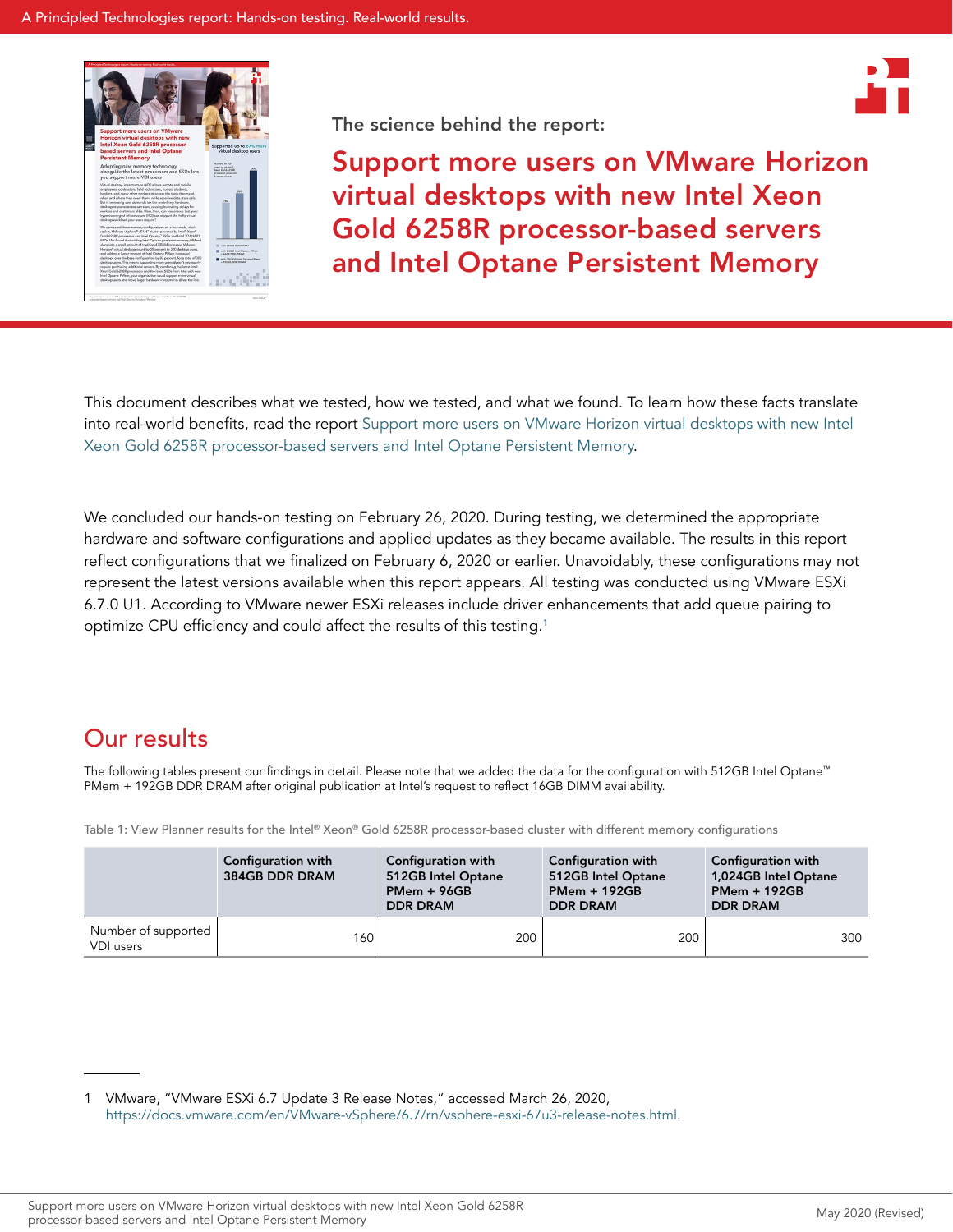Table 2: Resource utilization on the Intel Xeon Gold 6258R processor-based cluster

| <b>Measurement</b>                                                        | Average                                                                 | Minimum     | <b>Maximum</b> |  |  |
|---------------------------------------------------------------------------|-------------------------------------------------------------------------|-------------|----------------|--|--|
| Configuration with 384GB DDR DRAM (160 users)                             |                                                                         |             |                |  |  |
| CPU usage (percentage)                                                    | 41.48                                                                   | 1.92        | 100.00         |  |  |
| CPU core utilization (percentage)                                         | 34.08                                                                   | 2.24        | 97.54          |  |  |
| CPU utilization (percentage)                                              | 19.01                                                                   | 1.35        | 68.35          |  |  |
| Memory usage (percentage)                                                 | 95.39                                                                   | 86.03       | 98.19          |  |  |
| Active memory (GB)                                                        | 156.84                                                                  | 14.73       | 368.9          |  |  |
| Consumed memory (GB)                                                      | 382.7                                                                   | 345.26      | 394.03         |  |  |
| Memory balloon (GB)                                                       | 6.08                                                                    | $\mathbf 0$ | 97.03          |  |  |
|                                                                           | Configuration with 512GB Intel Optane PMem + 96GB DDR DRAM (200 users)  |             |                |  |  |
| CPU usage (percentage)                                                    | 63.83                                                                   | 2.81        | 100.00         |  |  |
| CPU core utilization (percentage)                                         | 53.8                                                                    | 2.99        | 99.92          |  |  |
| CPU utilization (percentage)                                              | 32.58                                                                   | 1.75        | 93.25          |  |  |
| Memory usage (percentage)                                                 | 79.63                                                                   | 58.21       | 95.13          |  |  |
| Active memory (GB)                                                        | 146.99                                                                  | 29.09       | 282.93         |  |  |
| Consumed memory (GB)                                                      | 419.85                                                                  | 307.46      | 502.49         |  |  |
| Memory balloon (GB)                                                       | $\mathbf 0$                                                             | $\mathbf 0$ | 0              |  |  |
|                                                                           | Configuration with 512GB Intel Optane PMem + 192GB DDR DRAM (200 users) |             |                |  |  |
| CPU usage (percentage)                                                    | 53.68                                                                   | 2.75        | 100.0          |  |  |
| CPU core utilization (percentage)                                         | 45.86                                                                   | 2.99        | 98.94          |  |  |
| CPU utilization (percentage)                                              | 27.47                                                                   | 1.75        | 85.40          |  |  |
| Memory usage (percentage)                                                 | 84.80                                                                   | 28.59       | 97.31          |  |  |
| Active memory (GB)                                                        | 187.51                                                                  | 41.18       | 630.26         |  |  |
| Consumed memory (GB)                                                      | 447.76                                                                  | 151.04      | 514.02         |  |  |
| Memory balloon (GB)                                                       | 4.24                                                                    | 0.0         | 130.17         |  |  |
| Configuration with 1,024GB Intel Optane PMem + 192GB DDR DRAM (300 users) |                                                                         |             |                |  |  |
| CPU usage (percentage)                                                    | 86.04                                                                   | 3.34        | 100.00         |  |  |
| CPU core utilization (percentage)                                         | 80.16                                                                   | 3.51        | 100.00         |  |  |
| CPU utilization (percentage)                                              | 63.01                                                                   | 2.03        | 100.00         |  |  |
| Memory usage (percentage)                                                 | 69.68                                                                   | 23.41       | 91.12          |  |  |
| Active memory (GB)                                                        | 265.77                                                                  | 35.52       | 450.83         |  |  |
| Consumed memory (GB)                                                      | 739.24                                                                  | 247.43      | 962.92         |  |  |
| Memory balloon (GB)                                                       | 0.24                                                                    | 0           | 0              |  |  |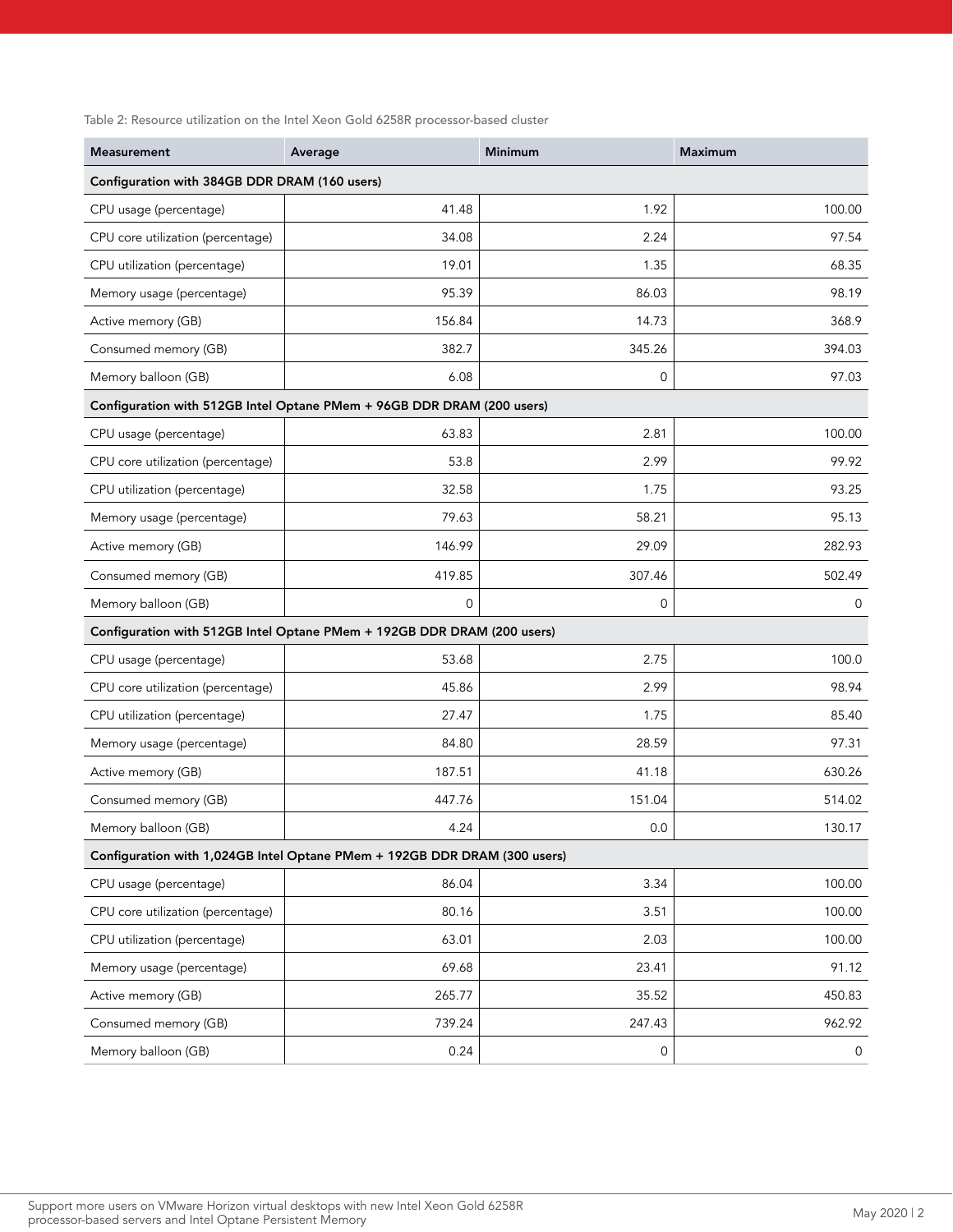# System configuration information

Table 3: Detailed information on the systems we tested. The cluster had four identically configured servers.

| Server configuration information              | Four-server cluster                                                        |                                                                  |                        |                        |  |  |
|-----------------------------------------------|----------------------------------------------------------------------------|------------------------------------------------------------------|------------------------|------------------------|--|--|
| BIOS name and version                         | SE5C620.86B.02.01.0010.010620200716                                        |                                                                  |                        |                        |  |  |
| Non-default BIOS settings                     | Integrated IO configuration: Intel VT for Direct IO set to Enabled         |                                                                  |                        |                        |  |  |
|                                               | Power and performance: CPU Power and performance policy set to Performance |                                                                  |                        |                        |  |  |
|                                               | Processor configuration: Intel virtualization technology set to Enabled    |                                                                  |                        |                        |  |  |
| Operating system name and                     |                                                                            | System acoustic and performance configuration set to Performance |                        |                        |  |  |
| version/build number                          |                                                                            | VMware ESXi <sup>™</sup> 6.7.0 U1 Build 10302608                 |                        |                        |  |  |
| Date of last OS updates/<br>patches applied   | 10/16/18                                                                   |                                                                  |                        |                        |  |  |
| Power management policy                       | Performance                                                                |                                                                  |                        |                        |  |  |
| Processor                                     |                                                                            |                                                                  |                        |                        |  |  |
| Number of processors                          | $\overline{2}$                                                             |                                                                  |                        |                        |  |  |
| Vendor and model                              | Intel Xeon Gold 6258R                                                      |                                                                  |                        |                        |  |  |
| Core count (per processor)                    | 28                                                                         |                                                                  |                        |                        |  |  |
| Core frequency (GHz)                          | 2.7                                                                        |                                                                  |                        |                        |  |  |
| Stepping                                      | N/A                                                                        |                                                                  |                        |                        |  |  |
| Memory                                        | Configuration 1                                                            | Configuration 2                                                  | Configuration 3        | Configuration 4        |  |  |
| Memory type 1: Intel Optane PMem              |                                                                            |                                                                  |                        |                        |  |  |
| Total memory in system (GB)                   | N/A                                                                        | 512                                                              | 512                    | 1,024                  |  |  |
| Number of memory modules                      | N/A                                                                        | $\overline{4}$                                                   | 4                      | 8                      |  |  |
| Vendor and model                              | N/A                                                                        | Intel<br>NMA1XBD128GQS                                           | Intel<br>NMA1XBD128GQS | Intel<br>NMA1XBD128GQS |  |  |
| Size (GB)                                     | N/A                                                                        | 128                                                              | 128                    | 128                    |  |  |
| Type                                          | N/A                                                                        | Optane PMem                                                      | Optane PMem            | Optane PMem            |  |  |
| Memory type 2: Traditional DRAM               |                                                                            |                                                                  |                        |                        |  |  |
| Total memory in system (GB)                   | 384                                                                        | 96                                                               | 192                    | 192                    |  |  |
| Number of memory modules                      | 12                                                                         | 12                                                               | 12                     | 12                     |  |  |
| Size (GB)                                     | 32                                                                         | 8                                                                | 16                     | 16                     |  |  |
| Type                                          | DDR4 DRAM                                                                  | DDR4 DRAM                                                        | DDR4 DRAM              | DDR4 DRAM              |  |  |
| Speed                                         | 2,667                                                                      | 2,667                                                            | 2,667                  | 2,667                  |  |  |
| Local storage-OS                              |                                                                            |                                                                  |                        |                        |  |  |
| Number of drives                              | $\mathbf{1}$                                                               |                                                                  |                        |                        |  |  |
| Drive vendor and model                        | Intel SSD DC S3520 Series SSDSC2BB960G7                                    |                                                                  |                        |                        |  |  |
| Drive size (GB)                               | 960                                                                        |                                                                  |                        |                        |  |  |
| Drive information (speed,<br>interface, type) | <b>SATA</b>                                                                |                                                                  |                        |                        |  |  |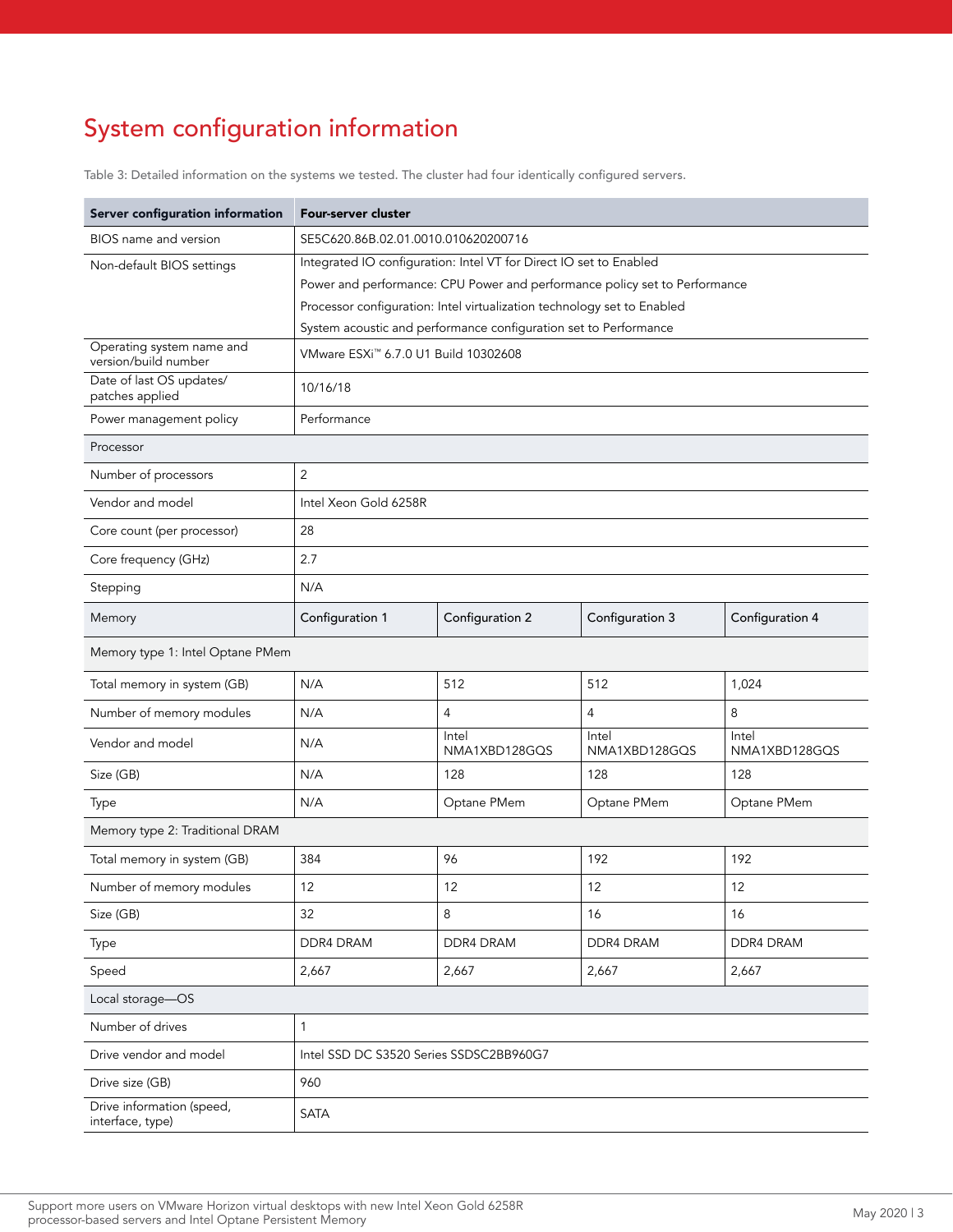| Server configuration information              | Four-server cluster                              |  |  |
|-----------------------------------------------|--------------------------------------------------|--|--|
| Local storage - VMware vSAN™ cache tier       |                                                  |  |  |
| Number of drives                              | 2                                                |  |  |
| Drive vendor and model                        | Intel Optane SSD DC P4800X Series SSDPED1K375GA  |  |  |
| Drive size (GB)                               | 375                                              |  |  |
| Drive information (speed,<br>interface, type) | NVMe <sup>™</sup>                                |  |  |
| Local storage - VMware vSAN capacity tier     |                                                  |  |  |
| Number of drives                              | 6                                                |  |  |
| Drive vendor and model                        | Intel SSD DC P4510 Series SSDPE2KX020T8          |  |  |
| Drive size                                    | 2.0TB                                            |  |  |
| Drive information (speed,<br>interface, type) | <b>NVMe</b>                                      |  |  |
| Network adapter                               |                                                  |  |  |
| Vendor and model                              | Intel Ethernet Controller XXV710 for 25GbE SFP28 |  |  |
| Number and type of ports                      | Dual SFP                                         |  |  |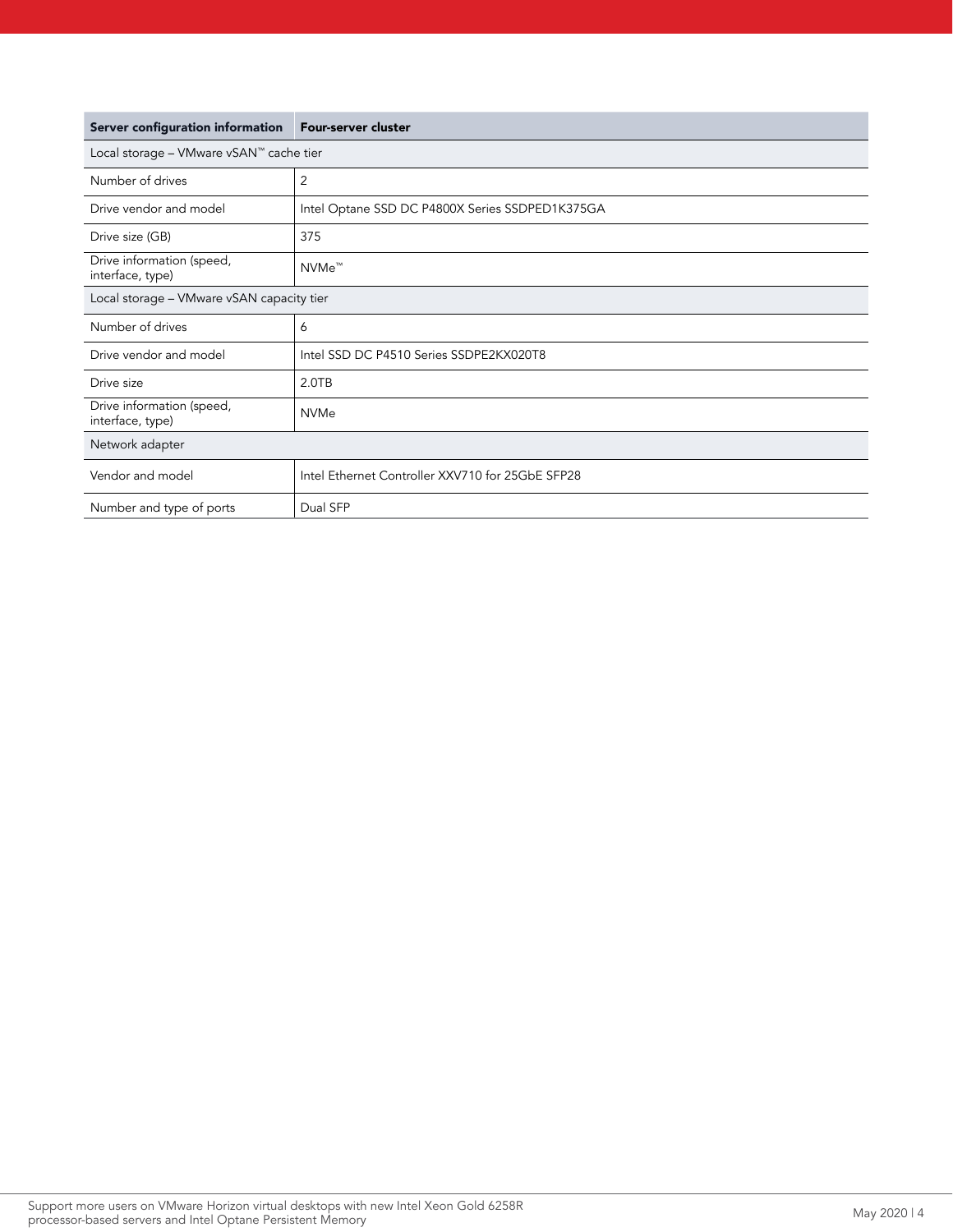# How we tested

## About the environment

Intel provided remote access to their lab and pre-installed all four servers under test (SUT) with VMware vSphere™ 6.7 U1. We installed VMs on the infrastructure server, created a VMware cluster, and configured vSAN on the servers under test. The four servers SUT were configured identically using Intel Optane PMem to increase memory footprint, Optane SSDs for the vSAN caching tier, and 3D NAND SSDs for the capacity tier.

#### VMware vSAN server node



Figure 1: How Intel Optane storage and persistent memory work together

Table 4: Physical servers

| Server         | OS                 | Role(s)                                                                                   |
|----------------|--------------------|-------------------------------------------------------------------------------------------|
| 1 x Infra      | VMware ESXi 6.7 U1 | ADDS, SQL. DNS, DHCP, NTP, vCenter, View connection<br>and composer, View Planner harness |
| $4 \times$ SUT | VMware ESXi 6.7 U1 | Server under test                                                                         |

Table 5: Virtual machines

| VM name         | <b>OS</b>                                                |   | vCPU count Memory size (GB) | Disk size (GB)          | Server host/cluster |
|-----------------|----------------------------------------------------------|---|-----------------------------|-------------------------|---------------------|
| DC <sub>1</sub> | Windows Server 2016                                      | 2 | 8                           | $C$ : 40                | infra               |
| SQL01           | Windows Server 2016 R2                                   | 4 | 8                           | C:140<br>D:150          | infra               |
| vCenter         | VMware vCenter <sup>®</sup> Server Virtual Appliance   8 |   | 24                          | Appliance<br>determined | infra               |
| Composer        | Windows Server 2016 R2                                   | 8 | 16                          | C:140<br>D:150          | infra               |
| view            | Windows Server 2016 R2                                   | 8 | 16                          | $C$ : 40                | infra               |
| VP-harness      | Virtual Appliance                                        | 8 | 8                           | 64                      | infra               |
| Win10           | Windows $10 \times 64$                                   | 2 | 16                          | C:150                   | <b>SUT</b>          |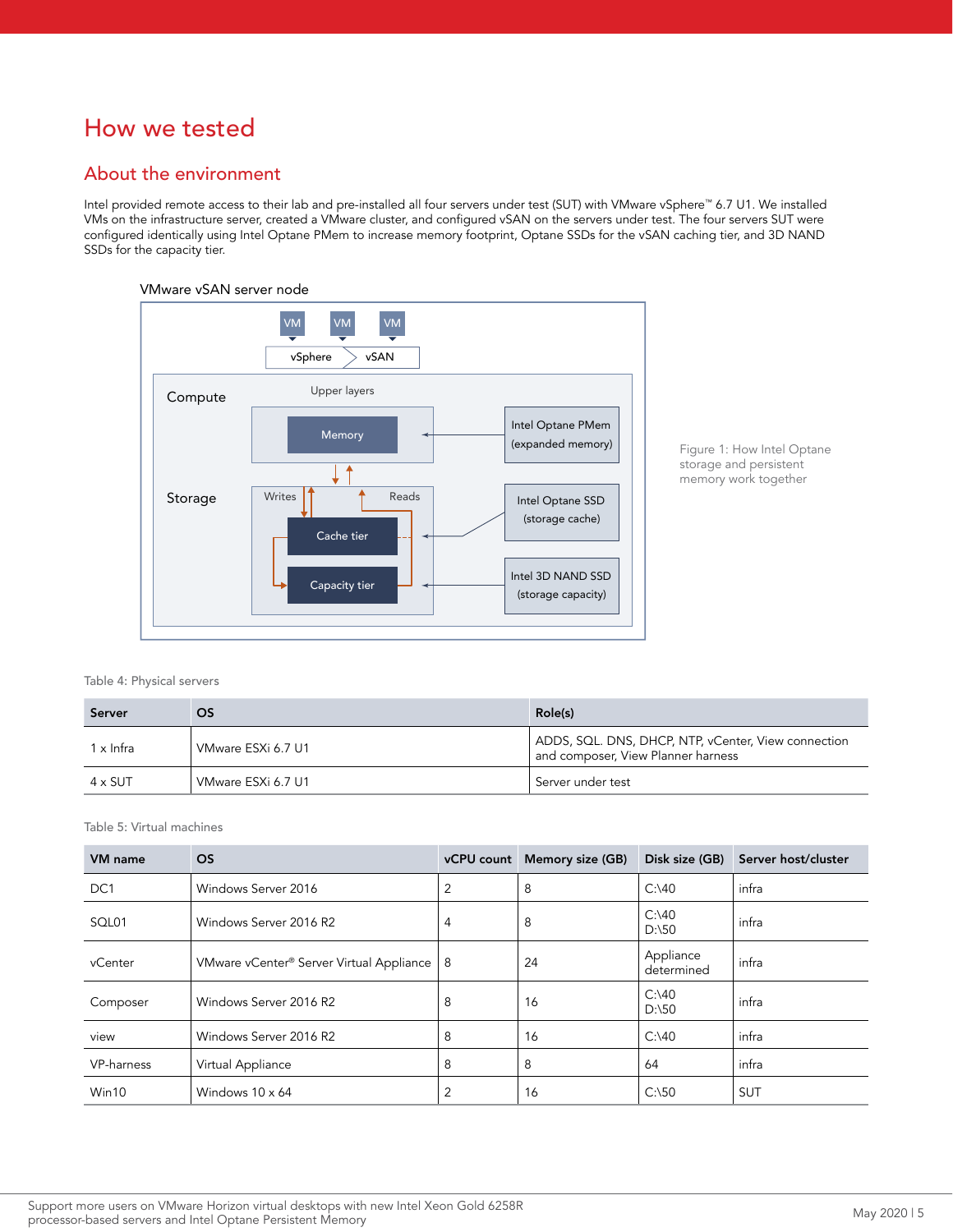# Deploying VMware vCenter Server 6.7

- 1. On a Windows server or VM, locate the VMware-VCSA installer image.
- 2. Mount the image, navigate to the vcsa-ui-installer folder, and double-click win32.
- 3. Double-click installer.exe.
- 4. Click Install.
- 5. Click Next.
- 6. Accept the terms of the license agreement, and click Next.
- 7. Leave the default vCenter Server with an Embedded Platform Services Controller selected, and click Next.
- 8. Enter the FQDN or IP address of the host onto which you will deploy the vCenter Server Appliance.
- 9. Provide the server's username and password, and click Next.
- 10. To accept the certificate of the host you chose to connect to, click Yes.
- 11. Provide a name and password for the vCenter Appliance, and click Next.
- 12. Set an appropriate Appliance Size, and click Next.
- 13. Select the appropriate datastore, and click Next.
- 14. At the Configure Network Settings screen, configure the network settings as appropriate for your environment, and click Next.
- 15. Review your settings, and click Finish.
- 16. When the deployment completes, click Next.
- 17. At the Introduction screen, click Next
- 18. At the Appliance configuration screen, select the time synchronization mode and SSH access settings, click Next.
- 19. Select Create a new SSO domain.
- 20. Provide a password, and confirm it.
- 21. Provide an SSO Domain name and SSO Site name, and click Next.
- 22. At the CEIP screen, click Next.
- 23. At the Ready to complete screen, click Finish.
- 24. When installation completes, click Close.
- 25. Using the vSphere web client, log into the vCenter server using the credentials previously provided.

#### Creating a cluster in VMware vCenter

- 1. Log into the vCenter, and navigate to Hosts and Clusters.
- 2. Select the primary site management vCenter.
- 3. Right-click the vCenter object, and select New Datacenter...
- 4. Enter a name for the new datacenter, and click OK.
- 5. Right-click the new datacenter, and click New Cluster...
- 6. Enter vSAN as the name for the new cluster.
- 7. Click OK.

# Configuring the vSAN cluster and adding hosts using Quickstart

- 1. In the Hosts and Clusters pane, select the newly created vSAN cluster.
- 2. Click the Configure tab, and under Configuration, select Quickstart.
- 3. Under Cluster basics, click Edit.
- 4. Enable vSAN, and click OK.
- 5. Under Add Hosts, click Add.
- 6. Enter the IP and credentials for each of the hosts you wish to add to the cluster, and click Next.
- 7. Under Configure hosts, click Configure.
- 8. Under Physical adapters, click the drop-down next to the adapters you wish to use for vSAN traffic, select DSwitch, and click Next. a. Leave the Distributed switches and Port groups options as default.
- Enter the value of the VLAN you wish to use for vSAN.
- 10. If you wish, change IP type to static and type in IP addresses for the hosts. Otherwise, leave the IP type as DHCP, and click Next.
- 11. On the Advanced options screen, click Next.
- 12. On the Claim disks screen, select the disks you wish to use for capacity and cache, and click Next.
- 13. Click Next, and click Finish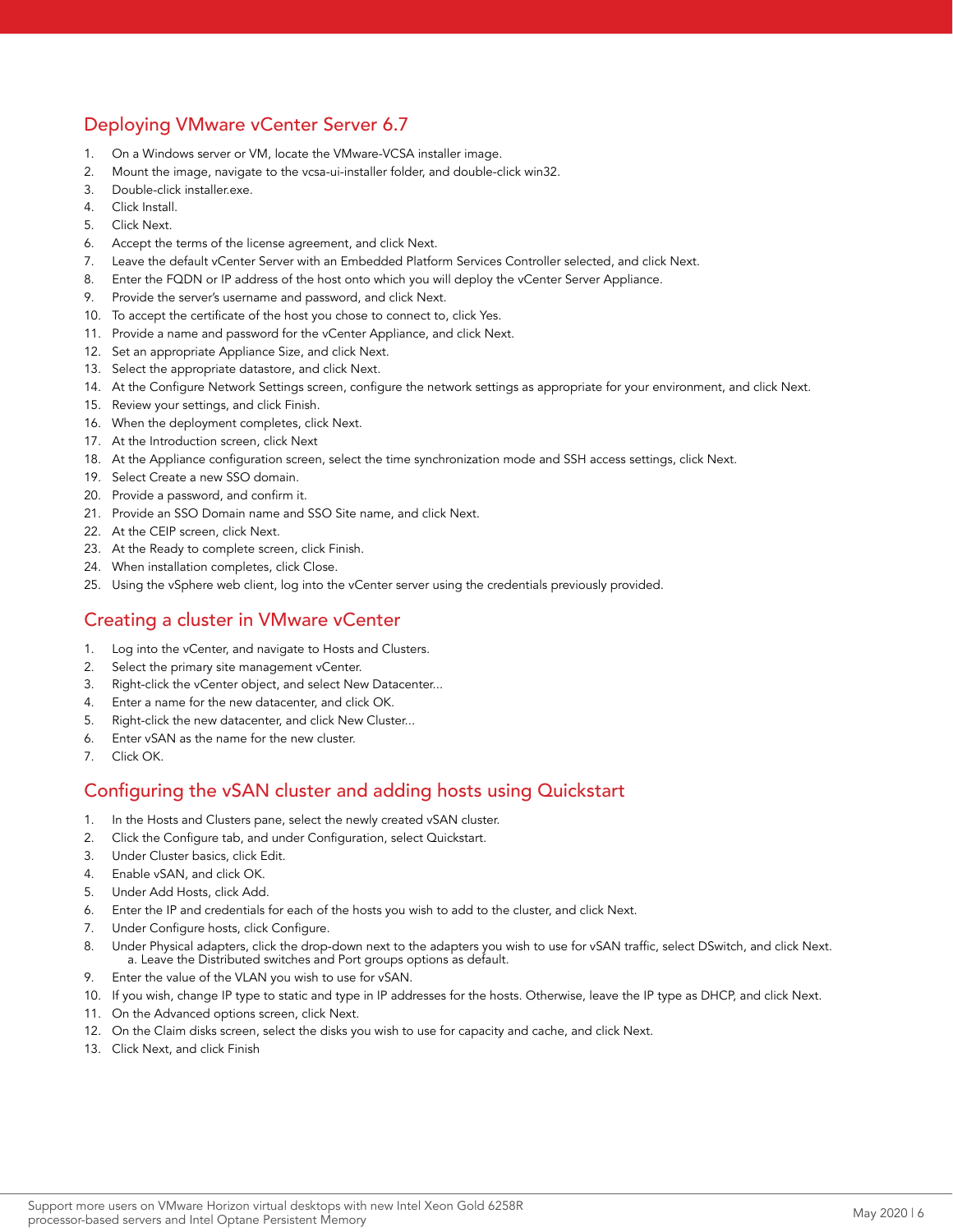# Creating the Windows Server Master VM for template creation

- 1. In VMware vCenter, navigate to Virtual Machines.
- 2. To create a new VM, click the icon.
- 3. Leave Create a new virtual machine selected, and click Next.
- 4. Enter a name for the virtual machine, and click Next.
- 5. Place the VM on the desired host with available CPUs, and click Next.
- 6. Select the appropriate datastore to host the VM, and click Next.
- 7. Select the appropriate guest OS, and click Next.
- 8. In the Customize Hardware section, use the following settings:
	- Set the vCPU count to 8
	- Set the Memory to 16GB
	- Provision lazy zeroed
	- Attach the OS ISO to the CD/DVD drive
- 9. Click Next.
- 10. Click Finish.

#### Installing Windows Server 2016

- 1. Attach the Windows Server 2016 ISO to the virtual machine (VM).
- 2. Open the VM console, and start the VM.
- 3. When prompted to boot from DVD, press any key.
- 4. When the installation screen appears, leave language, time/currency format, and input method as default, and click Next.
- 5. Click Install Now.
- 6. When the installation prompts you, enter the product key.
- 7. Select Windows Server 2016 Datacenter Edition (Server with a GUI), and click Next.
- 8. Check I accept the license terms, and click Next.
- 9. Select Custom: Install Windows only (advanced).
- 10. Select Drive 0 Unallocated Space, and click Next. This starts Windows automatically, and Windows will restart automatically after completing.
- 11. When the Settings screen appears, fill in the Password and Reenter Password fields with the name password. Log in with the password you set up previously.
- 12. Install VMware Tools in the VMs hosted on the ESXi servers.
- 13. From Server Manager, disable Windows Firewall.
- 14. Run Windows Updates
- 15. Shutdown the VM
- 16. In vCenter, right click, select template -> convert to template

## Installing Active Directory and DNS services on the DC1 VM

- 1. Log into the vSphere client as administrator@vsphere.local
- 2. On the infra server, deploy a Windows Server 2016 VM from the template using the appropriate specs in the above table, named DC1, and log in as an administrator.
- 3. Launch Server Manager.
- 4. On the Welcome screen, click Manage, and click Add roles and features.
- 5. At the Before you begin screen, click Next.
- 6. At the Select installation type screen, leave Role-based or feature-based installation selected, and click Next.
- 7. At the Server Selection Screen, select the server from the pool, and click Next.
- 8. At the Select Server Roles screen, select Active Directory Domain Services.
- 9. When prompted, click Add Features, and click Next.
- 10. At the Select Features screen, click Next.
- 11. At the Active Directory Domain Services screen, click Next.
- 12. At the Confirm installation selections screen, check Restart the destination server automatically if required, and click Install.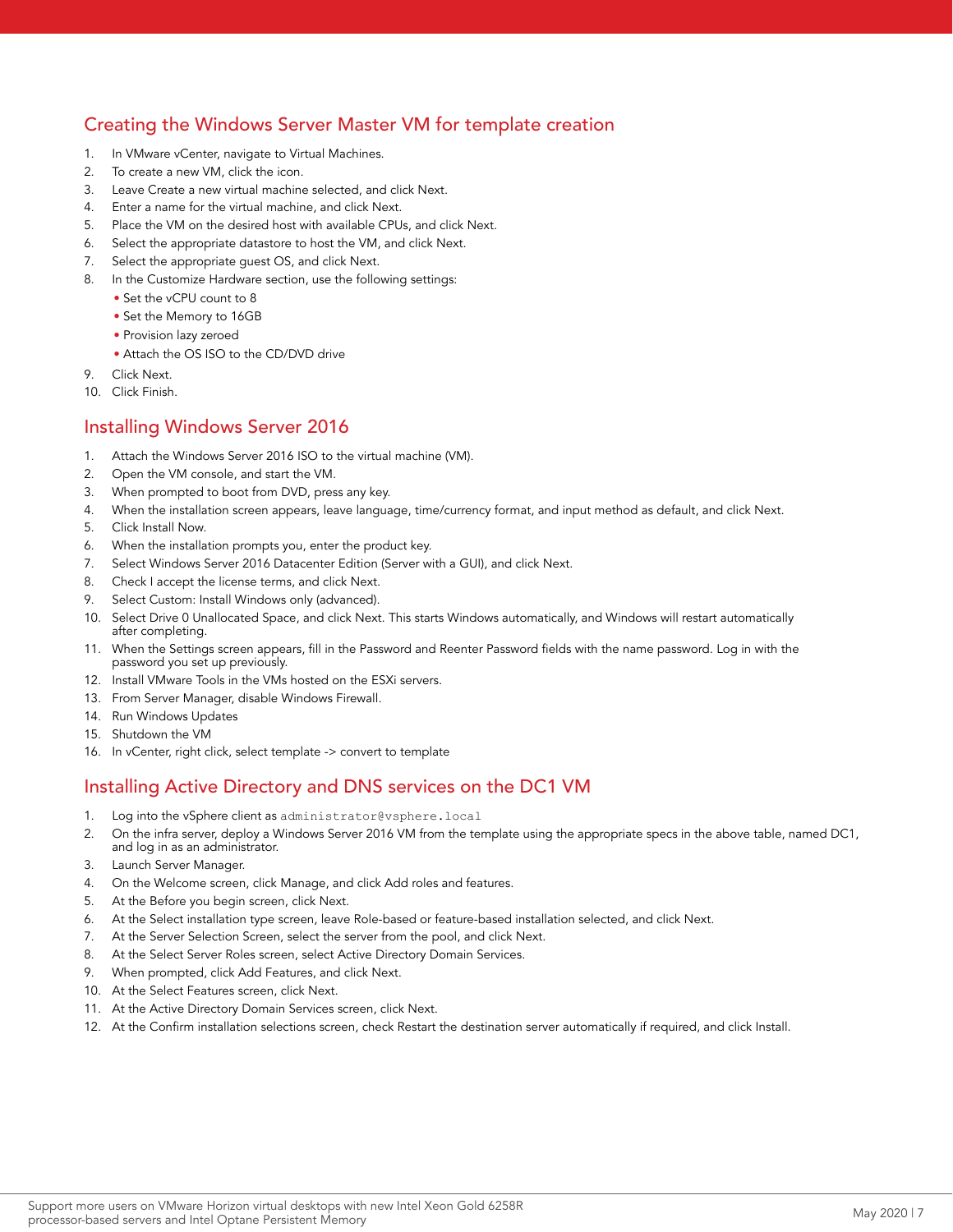# Configuring Active Directory and DNS services on DC1

- 1. After the installation completes, a screen should pop up with configuration options. If a screen does not appear, click the Tasks flag in the upper-right section of Server Manager.
- 2. At the Configuration Options screen, click Promote this server to a Domain Controller.
- 3. At the Deployment Configuration screen, select Add a new forest.
- 4. In the Root domain name field, type test.local, and click Next.
- 5. At the Domain Controller Options screen, leave the default values, and enter a password twice.
- 6. Click Next four times to accept default settings for DNS, NetBIOS, and directory paths.
- 7. At the Review Options screen, click Next.
- 8. At the Prerequisites Check dialog, allow the check to complete.
- 9. If there are no relevant errors, check Restart the destination server automatically if required, and click Install.
- 10. When the server restarts, log on using test\Administrator and the password you chose in step 5.

#### Configuring the Windows time service on DC1

To ensure reliable time, we pointed our Active Directory server to a physical NTP server.

- 1. Open a command prompt.
- 2. Type the following:

```
W32tm /config /syncfromflags:manual /manualpeerlist:"<ip address of a NTP server>"
W32tm /config /reliable:yes
W32tm /config /update
W32tm /resync
Net stop w32time
Net start w32time
```
## Setting up DHCP services on DC1

- 1. Open Server Manager.
- 2. Select Manage, and click Add roles and features.
- 3. Click Next twice.
- 4. Select DHCP Server, and click Next.
- 5. At the Introduction to DHCP Server screen, click Next.
- 6. At the Specify IPv4 DNS Settings screen, type test.local for the parent domain.
- 7. Type the preferred DNS server IPv4 address, and click Next.
- 8. At the Specify IPv4 WINS Server Settings screen, select WINS is not required for applications on the network, and click Next.
- 9. At the Add or Edit DHCP Scopes screen, click Add.
- 10. At the Add Scope screen, enter the Name DHCP Scope name.
- 11. Set the following values, and click OK:
	- a. Start IP address = 172.16.10.1
		- b. End IP address = 172.16.100.254
		- c. Subnet mask = 255.255.0.0
- 12. Check the Activate this scope box.
- 13. At the Add or edit DHCP scopes screen, click Next.
- 14. Click the Enable DHCP v6 stateless mode radio button, and click Next.
- 15. Leave the default IPv6 DNS Settings, and click Next.
- 16. At the Authorize DHCP server dialog box, select Use current credentials.
- 17. At the Confirm Installation Selections screen, click Next. If the installation is set up correctly, a screen displays saying that DHCP server install succeeded.
- 18. Click Close.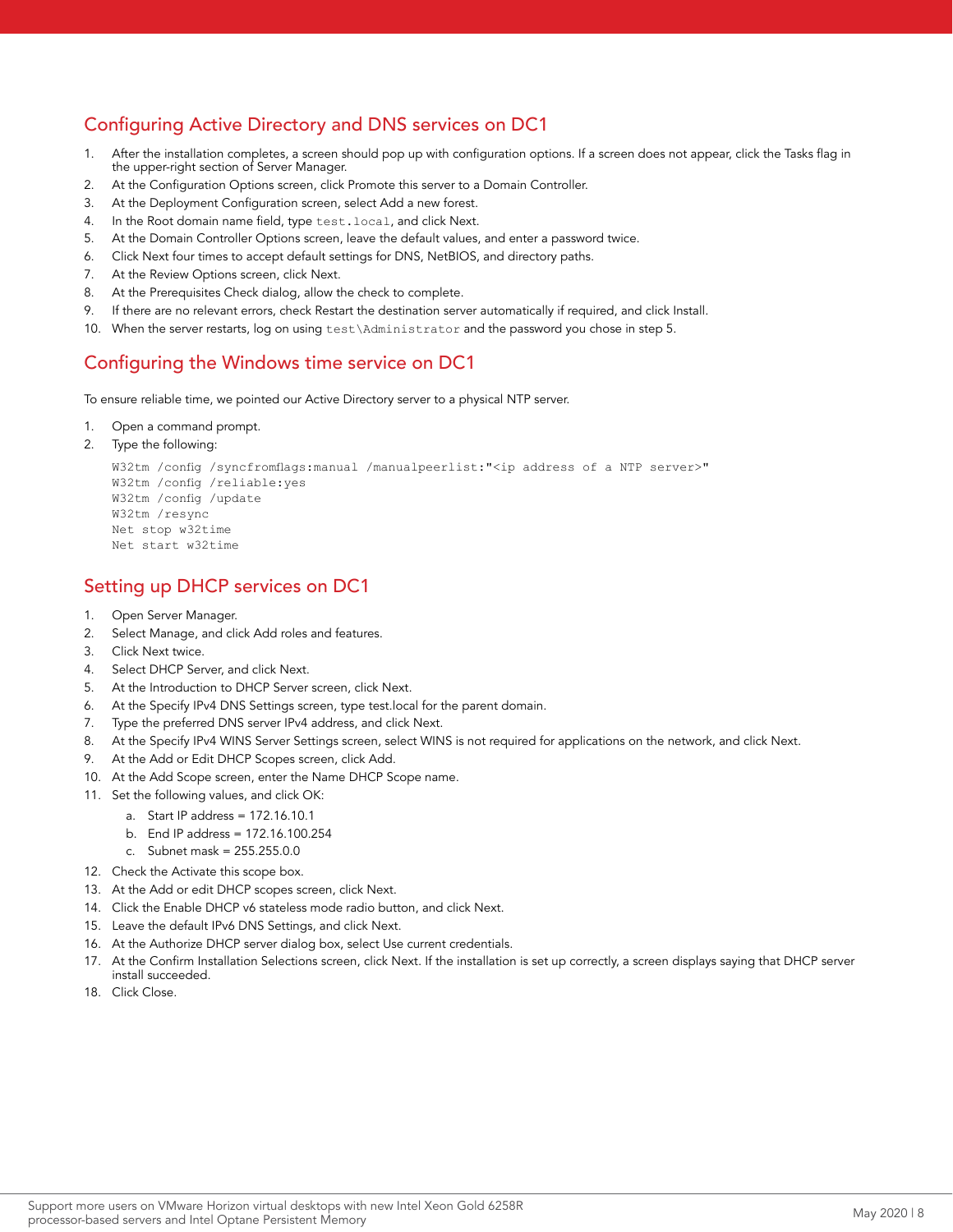# Installing and configuring the SSL certificate in Microsoft Active Directory

Before configuring View Planner, you need to setup the Active Directory server as a certificate authority. To do this, follow the guide at <https://social.technet.microsoft.com/wiki/contents/articles/2980.ldap-over-ssl-ldaps-certificate.aspx>

- 1. Log onto DC1 as administrator@test.local
- 2. Open server manager.
- 3. Select Manage, and click Add roles and features.
- 4. When the Add roles and features Wizard begins, click Next.
- 5. Select Role-based or feature-based installation, and click Next.
- 6. Select DC1.test.local, and click Next.
- 7. At the server rolls menu, select Active Directory Certificate Services, and click Next.
- 8. Leave server features as is, and click Next.
- 9. Select Certificate authority and certificate authority web interface, click Add features to add the IIS web server, and click Next.
- 10. Click Install, and close.
- 11. In server manager, click the yellow triangle titled Post-deployment configuration.
- 12. On the destination server, click Configure Active Directory certificate services.
- 13. Leave credentials as test\administrator, and click Next.
- 14. Select Certificate authority, click certificate authority web Enrollment, and click Next.
- 15. Select Enterprise CA, and click Next.
- 16. Select Root CA, and click Next.
- 17. Select Create a new private key, and click Next.
- 18. Select SHA256 with a 2048 Key length, and click Next.
- 19. Leave the names fields and defaults as is, and click Next.
- 20. Change expiration to 10 years, and click Next.
- 21. Leave Certificate database locations as default.
- 22. Click Next.
- 23. Click Configure.
- 24. Open a command prompt, and type ldp
- 25. Click Connection.
- 26. Type dc1.test.local for server.
- 27. Change the port to 636
- 28. Check SSL, and click OK.

# Configuring a secure LDAP on DC1.test.local

- 1. Open administrative tools, and click Certification authority
- 2. Click Test-DC1-CA $\rightarrow$  Certificate Templates
- 3. Right-click Manage.
- 4. Right-click Kerberos authentication, and select Duplicate template.
- 5. Click Request handling.
- 6. Check the box for Allow private key to be exported, and click OK.
- 7. Right-click the new template, and rename it LDAPoverSSL
- 8. Return to the Certificates console. In the right pane, right-click New->Certificate Template to issue.
- 9. Select LDAPoverSSL, and click OK.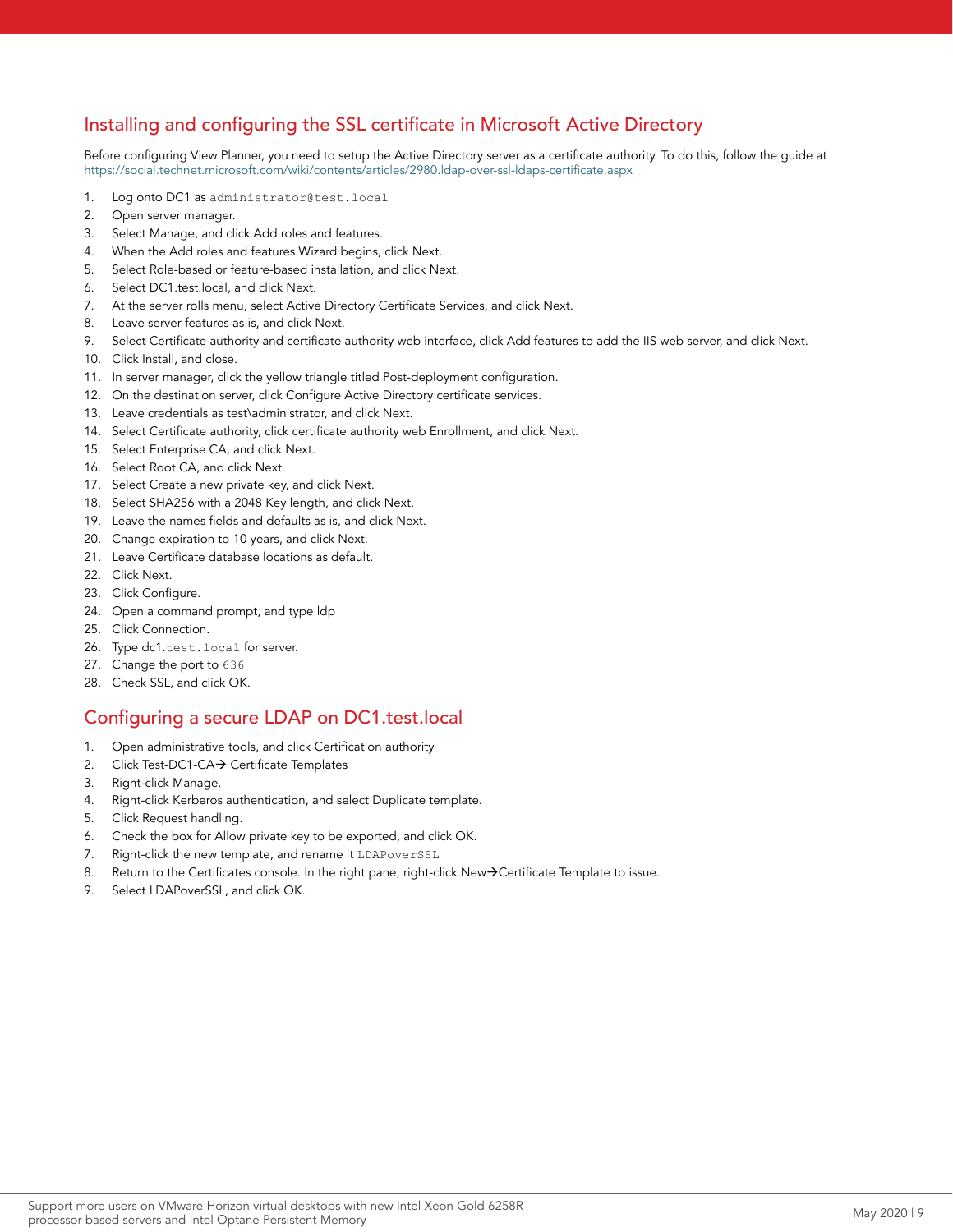# Configuring AD GPOs for target VMs

To run the tests correctly, we created an OU-named target in the test.local domain. We then created assigned group policies objects for the following:

- Autologin as a domain admin user
- Disable windows updates
- Disable screen lock
- Disable firewall
- Accept defaults Windows media player
- Suppress Office first time user messages

You can change these settings individually on the gold Windows 10 VM, but we found it easier to make ad hoc changes by using GPOs. You will need the Office 2016 Administrative Template files (ADMX/ADML) and the Office Customization Tool for Microsoft Active Directory to configure these settings. The software is available at Microsoft.com.

## Installing Microsoft SQL Server 2012 on SQL01

We used a SQL Server 2012 VM to host the VMware View Composer database.

- 1. Log onto the vSphere client as administrator@vsphere.local
- 2. On the infra server, deploy a Windows Server 2016 VM from template using the appropriate specs in the above table.
- 3. Name the VM you created SQL01.
- 4. Log in as an administrator.
- 5. Add the .NET Framework 3.5 feature to the server.
- 6. Mount the installation DVD for SQL Server 2012.
- 7. Click Run SETUP.EXE. If autoplay does not begin the installation, navigate to the SQL Server 2012 DVD, and double-click it.
- 8. In the left-hand pane, click Installation.
- 9. Click New SQL Server stand-alone installation or add features to an existing installation.
- 10. Select the Enter the product key radio button, enter the product key, and click Next.
- 11. Click the checkbox to accept the license terms, and click Next.
- 12. Click Use Microsoft update to check for updates, and click Next.
- 13. Click Install to install the setup support files.
- 14. If there no failures display, click Next.
- 15. At the Setup Role screen, choose SQL Server Feature Installation, and click Next.
- 16. At the Feature Selection screen, select Database Engine Services, Full-Text and Semantic Extractions for Search, Client Tools Connectivity, Client Tools Backwards Compatibility, Management Tools – Basic, and Management Tools – Complete, and click Next.
- 17. At the Installation rules screen, after the check completes, click Next.
- 18. At the Instance configuration screen, leave the default selection of default instance, and click Next.
- 19. At the Server Configuration screen, choose NT Service\SQLSERVERAGENT for SQL Server Agent, select NT Service\MSSQLSERVER for SQL Server database engine, change the startup type to Automatic, and click Next.
- 20. At the Database engine configuration screen, select the authentication method you prefer. For our testing purposes, we selected Mixed Mode.
- 21. Enter and confirm a password for the system administrator account.
- 22. Click Add current user. This may take several seconds.
- 23. Click the Data directories tab to relocate the system, user, and temp db files.
- 24. Change the location of the root directory to the D:\volume.
- 25. Click Next.
- 26. At the Error and usage reporting screen, click Next.
- 27. At the Installation configuration rules screen, check that there are no failures or relevant warnings, and click Next.
- 28. At the Ready to install screen, click Install.
- 29. After installation completes, click Close.
- 30. Close the installation window.
- 31. Open SQL Server 2012 configuration manager, and expand Protocols for MSSQLSERVER.
- 32. Right-click Named Pipes, and choose Enabled.
- 33. Click OK, and restart the SQL service.
- 34. Add SQL server management studio v18.1.
- 35. Download and open SSMS-Setup-ENU.exe.
- 36. At the welcome screen, select the default install location, and click install.
- 37. Click Restart to complete the Microsoft SQL Management Studio setup.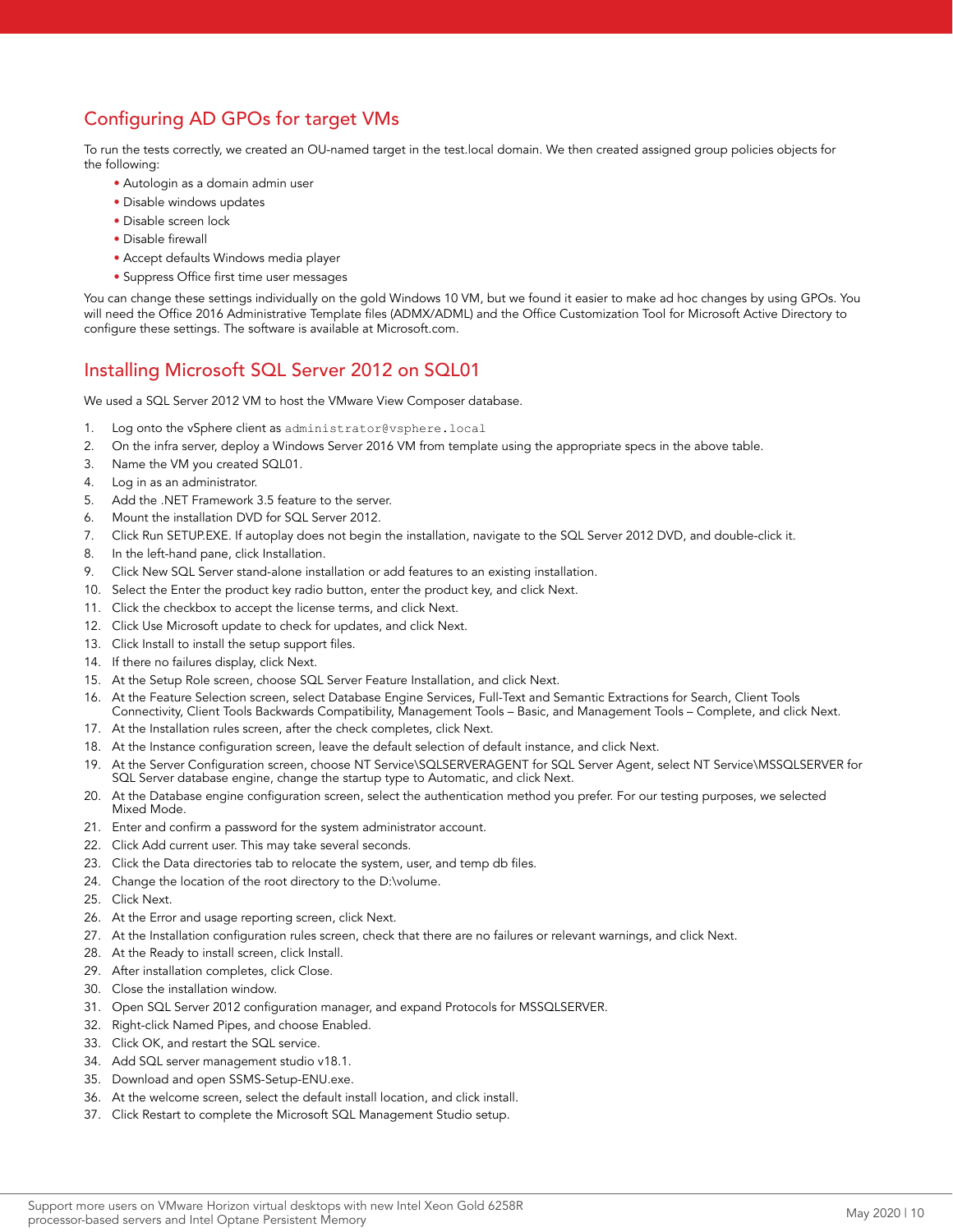# Setting up databases for VMware vCenter and VMware View® Composer™

- 1. Log onto SQL01 as TEST\administrator.
- 2. From the server desktop, open SQL Server configuration manager.
- 3. Click SQL Server network configuration > Protocols for MSSQLSERVER.
- 4. Right-click TCP/IP, and select Enabled.
- 5. Click SQL services, right-click SQL Server browser, and select Properties.
- 6. In the SQL Server browser properties, select the Services tab, change the Start mode to Automatic, and click OK. Repeat this step for the SQL Server agent service.
- 7. Start the SQL Server browser service and the SQL Server Agent service.
- 8. From the SQL Server desktop, open SQL Server management studio, and click Connect.
- 9. Select the Databases folder, right-click, and select New Database.
- 10. Provide the name vCenter for the new database.
- 11. Select the Databases folder, right-click, and select New Database.
- 12. Provide the name composer for the new database.
- 13. Click Options, change the recovery model from full to simple, and click OK.

## Setting up a database and ODBC DSN for VMware View Composer

- 1. Deploy a Windows Server 2012 R2 VM, and name it Composer
- 2. Log onto the composer VM as TEST\administrator
- 3. From the desktop of the Composer server, click Start.
- 4. Select Run, and type odbcad32.exe.
- 5. Click Enter.
- 6. Click the system DSN tab.
- 7. Click Add.
- 8. Click SQL Server native client 10.0, and click Finish.
- 9. In the Create a new data source to SQL Server text box, type the connection name composer
- 10. For Server, select SQL, and click Next.
- 11. Change authentication to With SQL Server authentication using a login ID and password entered by the user.
- 12. Type sa as the Login ID, and use the password you defined in SQL Server setup for the SA account.
- 13. Click Next.
- 14. Select Change the default database to…
- 15. Choose Composer from the pull-down menu, and click Next.
- 16. Click Finish.
- 17. Click Test data source…
- 18. To create the Composer ODBC connection, click OK.

# Setting up VMware Horizon® View Composer 7

- 1. On the infra server, deploy a Windows Server 2016 VM from template using the appropriate specs in the above table.
- 2. Name the VM Composer
- 3. Log in as an administrator.
- 4. Open the View 7 media folder, and run VMware-viewcomposer-7.9.0-13810618.exe.
- 5. At the Welcome screen, click Next.
- 6. At the Patents screen, click Next.
- 7. Accept the VMware end user license agreement, and click Next.
- 8. Leave the Destination folder as default, and click Next.
- 9. In the Database information box, type composer as the source name, sa as the user name, enter the password, and click Next.
- 10. Leave the default SOAP port, and click Next.
- 11. Click Install, and click Finish.
- 12. Restart the server.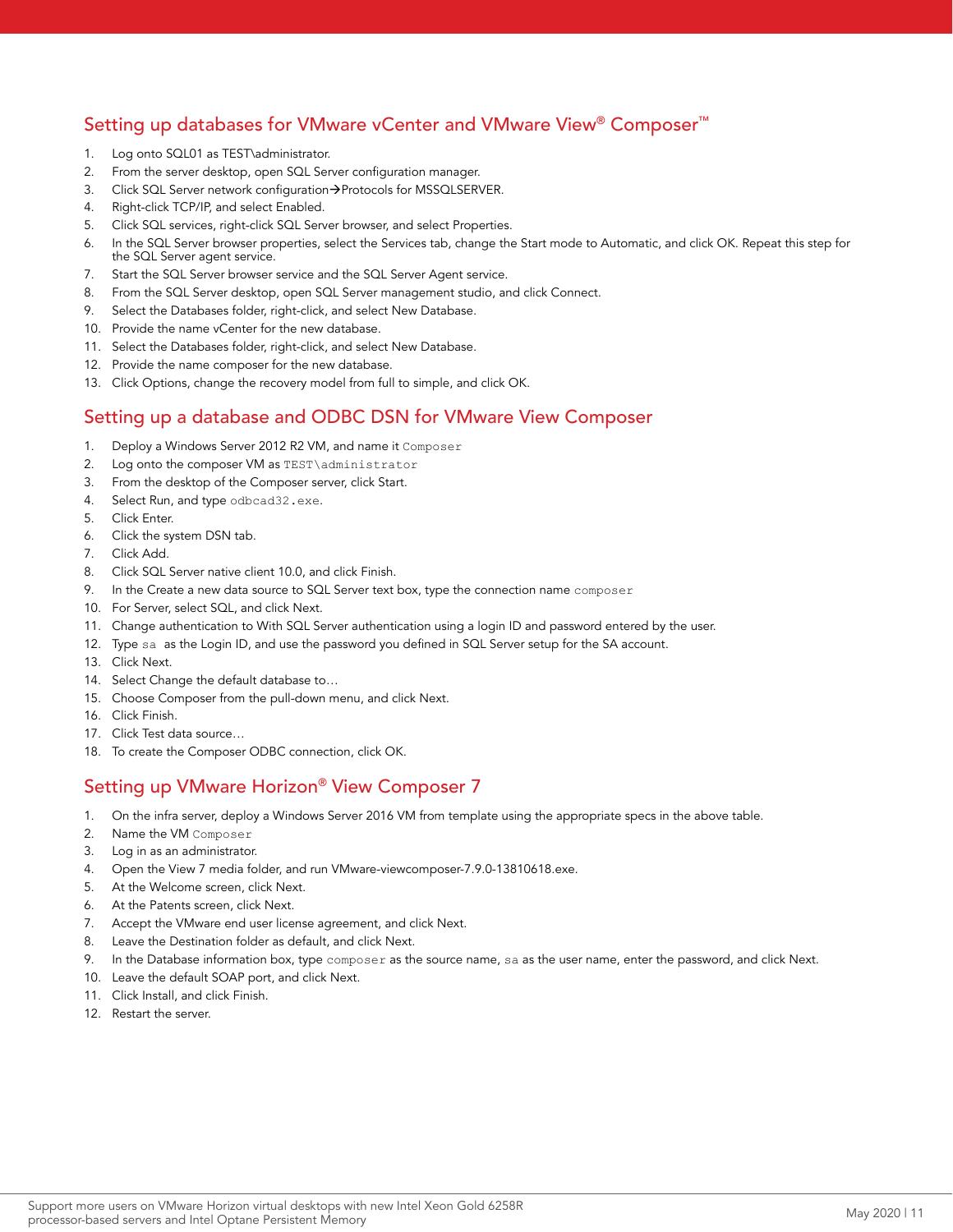# Installing VMware View Connection Server 7

- 1. On the infra server, deploy a Windows Server 2016 VM from template using the appropriate specs in the above table.
- 2. Name the VM view
- 3. Log in as an administrator.
- 4. Browse to VMware View installation media, and click VMware-viewconnectionserver-x86\_64-7.9.0-13956742.exe.
- 5. Click Run.
- 6. At the Welcome screen, click Next.
- 7. Agree to the End User License Agreement, and click Next.
- 8. Keep the default installation directory, and click Next.
- 9. Select View Standard Server, and click Next.
- 10. At the Data Recovery screen, enter a backup password, and click Next.
- 11. Allow View Server to configure the Windows firewall automatically, and click Next.
- 12. Authorize the local administrator to administer View, and click Next.
- 13. Choose whether to participate in the customer experience improvement program, and click Next.
- 14. Complete the installation wizard to finish installing View Connection Server.
- 15. Click Finish.
- 16. Reboot server.

# Configuring the VMware Horizon View Connection Server

- 1. Open a Web browser, and navigate to http://<view connection1 FQDN>/admin.
- 2. Log in as administrator.
- 3. Under Licensing, click Edit license…
- 4. Enter a valid license serial number, and click OK.
- 5. Open View Configuration  $\rightarrow$  Servers.
- 6. In the vCenter Servers tab, click Add…
- 7. Enter vCenter server credentials, and edit the following settings:
	- a. Max concurrent vCenter provisioning operations: 20
	- b. Max concurrent power operations: 50
	- c. Max concurrent View Composer maintenance operations: 20
	- d. Max concurrent View Composer provisioning operations: 20
	- e. Max concurrent Instant Clone Engine provisioning operations: 20
- 8. Click Next.
- 9. At the View Composer screen, select View Composer co-installed with vCenter Server, and click Next.
- 10. At the View Composer domains screen, click Add…
- 11. Enter full domain name and user credentials.
- 12. Do not use Reclaim VM disk space or Enable view storage accelerator.
- 13. At the ready to complete screen, click Finish.

#### Deploying the VMware View Planner 4.3 test harness

- 1. Download the viewplanner-harness-4.3.0.0-15336908\_OVF10.ova file from VMWare.
- 2. From the vCenter client, select the infra host, and right-click Deploy OVF Template…
- 3. In the deploy OVF Template wizard, select local file, and click Browse…
- 4. Select viewplanner-harness-4.3.0.0-15336908\_OVF10.ova, click Open, and click Next.
- 5. Select a DataCenter, and click Next.
- 6. Select the Infra host, and click Next.
- 7. Review details, and click Next.
- 8. Accept the license agreements, and click Next.
- 9. Select the local DAS datastore, and click Next.
- 10. Select the priv-net network, and click Next.
- 11. Click Next, and click Finish to deploy the harness.
- 12. Power on the new VM, note the IP address.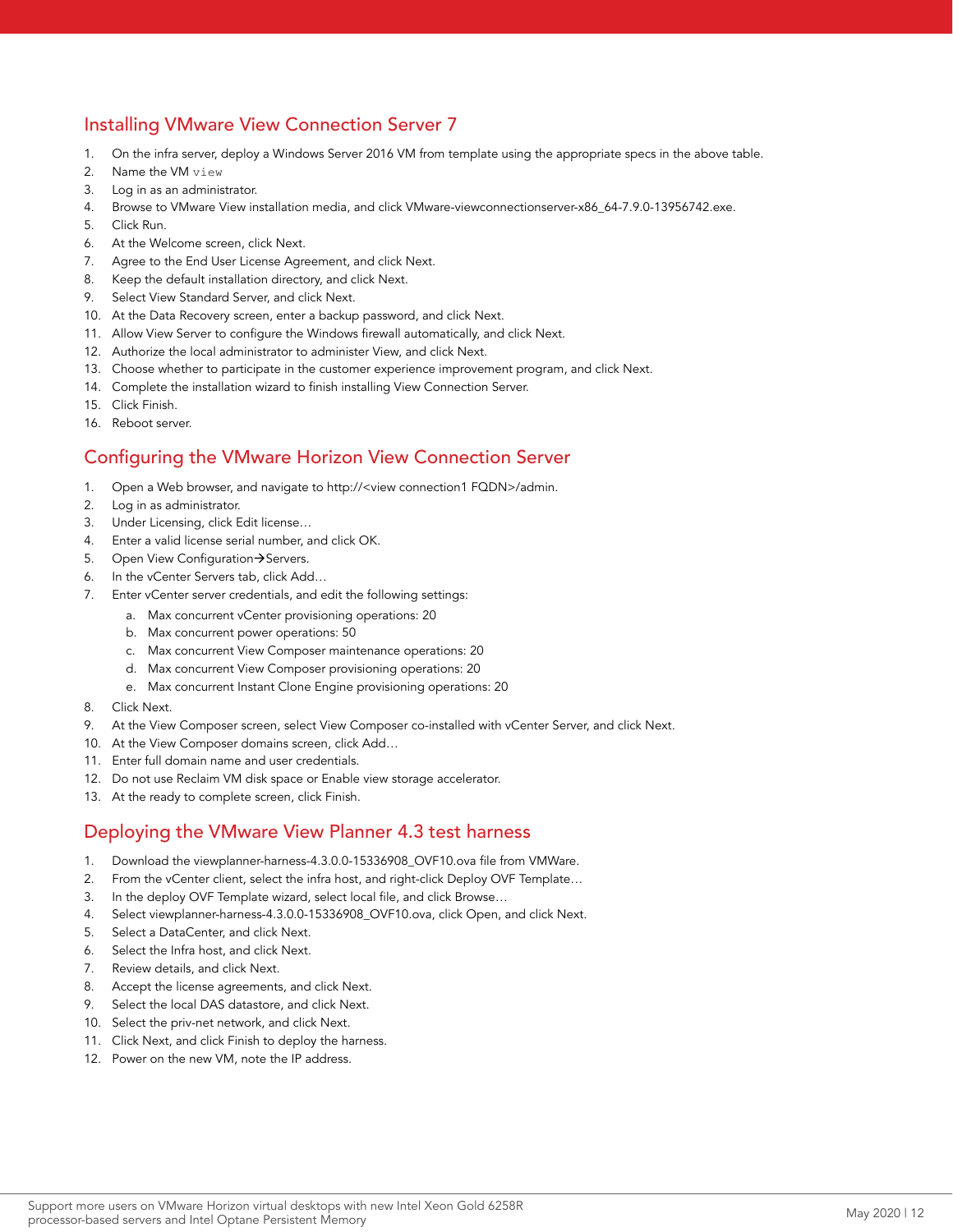# Configuring the VMware View Planner 4.3 test harness

- 1. Open a browser, and navigate to http://<ip address of the harness>/vp-ui/
- 2. Log in as follows:
	- a. User name: vmware
	- b. Password = viewplanner
- 3. Click Log in.
- 4. Click Servers
- 5. Select infra, and click Add new.
- 6. Enter the following information:
	- a. Name = vCenter
	- b.  $IP = *ip* of *veenter*$
	- c. Type = vcenter
	- d. DataCenter = DataCenter
	- e. Domain = vsphere.local
	- f. Username = administrator
	- g. Password = <SSO password for vcenter >
- 7. Click Save.
- 8. Click Identity server.
- 9. Click Add new.
- 10. Enter the following information:
	- a. Name = test.local
	- b.  $IP =  of  $DC1$$
	- c. Type = microsoft\_ad
	- d. Username = administrator
	- e. Password = <password for administrator@test.local>
- 11. Click Save.

#### Deploying the Windows 10 Enterprise (x64) gold image VM

- 1. Log into vCenter via the VMware Web client.
- 2. Right-click the Virtual Machines tab, and select New virtual machine.
- 3. Select Create a new virtual machine.
- 4. Select Custom, and click Next.
- 5. Assign the name View-gold, and click Next.
- 6. Select the appropriate SUT cluster, and click Next.
- 7. Select the local DAS.
- 8. Select Virtual Machine Version 14, and click Next.
- 9. Select Windows, choose Microsoft Windows 10 (64-bit), and click Next.
- 10. For CPUs, select one virtual processor socket and two cores per virtual socket, and click Next.
- 11. Choose 16 GB RAM, and click Next.
- 12. Click 1 for the number of NICs.
- 13. Select E1000E.
- 14. Select Priv-net, and click Next.
- 15. Leave the default virtual storage controller, and click Next.
- 16. Select Create a new virtual disk, and click Next.
- 17. Make the OS virtual disk size 50 GB.
- 18. Select Thin Provision.
- 19. Specify the OS datastore on the external storage, and click Next.
- 20. Keep the default virtual device node (0:0), and click Next.
- 21. Click Finish.
- 22. Click the Hardware tab.
- 23. Click CD/DVD Drive.
- 24. Select Connect the VM virtual CD-ROM to the Microsoft Windows 10 x64 installation disk.
- 25. Click OK.
- 26. Open the Microsoft Windows 10 .vmx file, and add the following text to the end:

monitor control.pseudo perfctr =  $"1"$ 

27. Power on the Microsoft Windows 10 VM.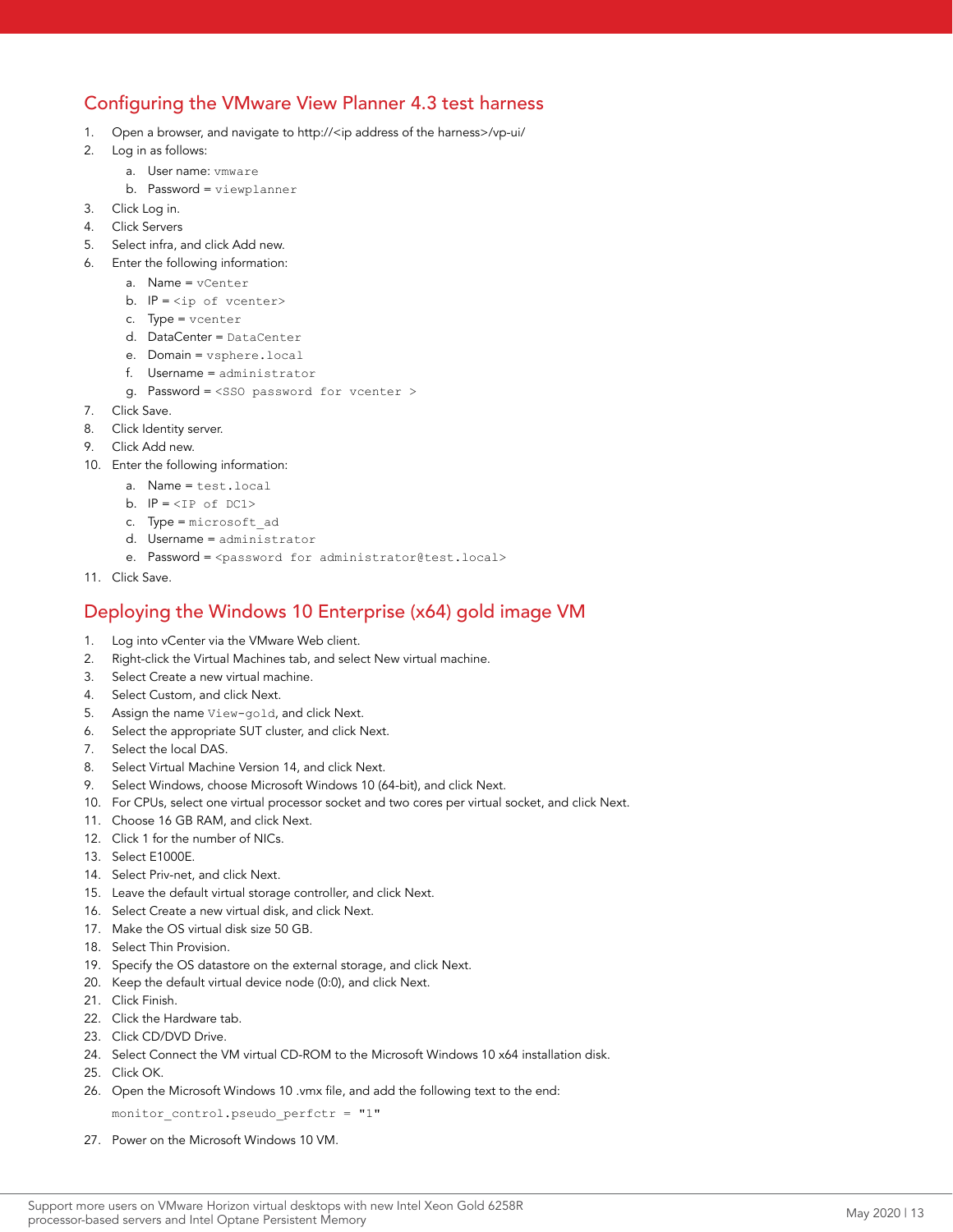# Installing Windows 10 Enterprise (x64) on the ESXi base image VM

- 1. When the installation prompts you, press any key to begin setup.
- 2. Enter your language preferences, and click Next.
- 3. Click Install.
- 4. Accept the license terms, and click Next.
- 5. Select Custom, and select the drive that will contain the OS.
- 6. Click Install.
- 7. Type user for the username, and click Next.
- 8. Enter no password, and click Next.
- 9. At the system protection screen, select Use recommended settings, and click Next.
- 10. Enter your time zone, and click Next.
- 11. Select the Work Network setting, and click Next.
- 12. Install VMware Tools, and select Complete Installation. For more information, visit [http://kb.vmware.com/selfservice/microsites/search.do?language=en\\_US&cmd=displayKC&externalId=340](http://kb.vmware.com/selfservice/microsites/search.do?language=en_US&cmd=displayKC&externalId=340).
- 13. Reboot the server.
- 14. Connect the machine to the Internet, and install all available Windows updates. Restart as necessary.
- 15. Join the domain, and restart the VM.
- 16. Install Microsoft Office Professional Plus 2016.

#### Installing the VMware Horizon View agent

- 1. Navigate to the VMware Horizon View 6 media, and run the VMware-viewagent file.
- 2. Click Run.
- 3. At the Welcome screen, click Next.
- 4. Accept the VMware end user license agreement, and click Next.
- 5. Select defaults, and click Next.
- 6. Click Install.

# Installing Google Chrome™ version 75.0.3770.80

Please note that View Planner 4.3 requires specific versions of Chrome. ver 75.0.3770.80 was specified in the view planner release notes

- 1. Download the offline 75.0.3770.80\_chrome\_installer.exe.
- 2. Double-click the 75.0.3770.80\_chrome\_installer.exe file, click run.
- 3. Close Chrome.

# Installing Adobe® Reader®

1. Download and install Adobe Reader from [http://acrobat.adobe.com.](http://acrobat.adobe.com) Do not install any McAfee add-ons.

#### Installing VMware View Planner agent

- 1. Double-click viewplanner-agent-4.1.0.0-13984256.exe.
- 2. Click Next.
- 3. Accept the End user license agreement.
- 4. Click Next.
- 5. Enter the IP address of the view planner harness, and click Next.
- 6. Wait for the installer to complete, and click Finish.
- 7. Reboot the VM.

## Configuring Regedit for QuickPrep

- 1. Click Start-Run, and type regedit
- 2. Browse to HKEY\_LOCAL\_MACHINE\SYSTEM\CurrentControlSet\Services\vmware-viewcomposer-ga.
- 3. Right-click Skip License Activation, and click Modify…
- 4. Change the value from 0 to 1.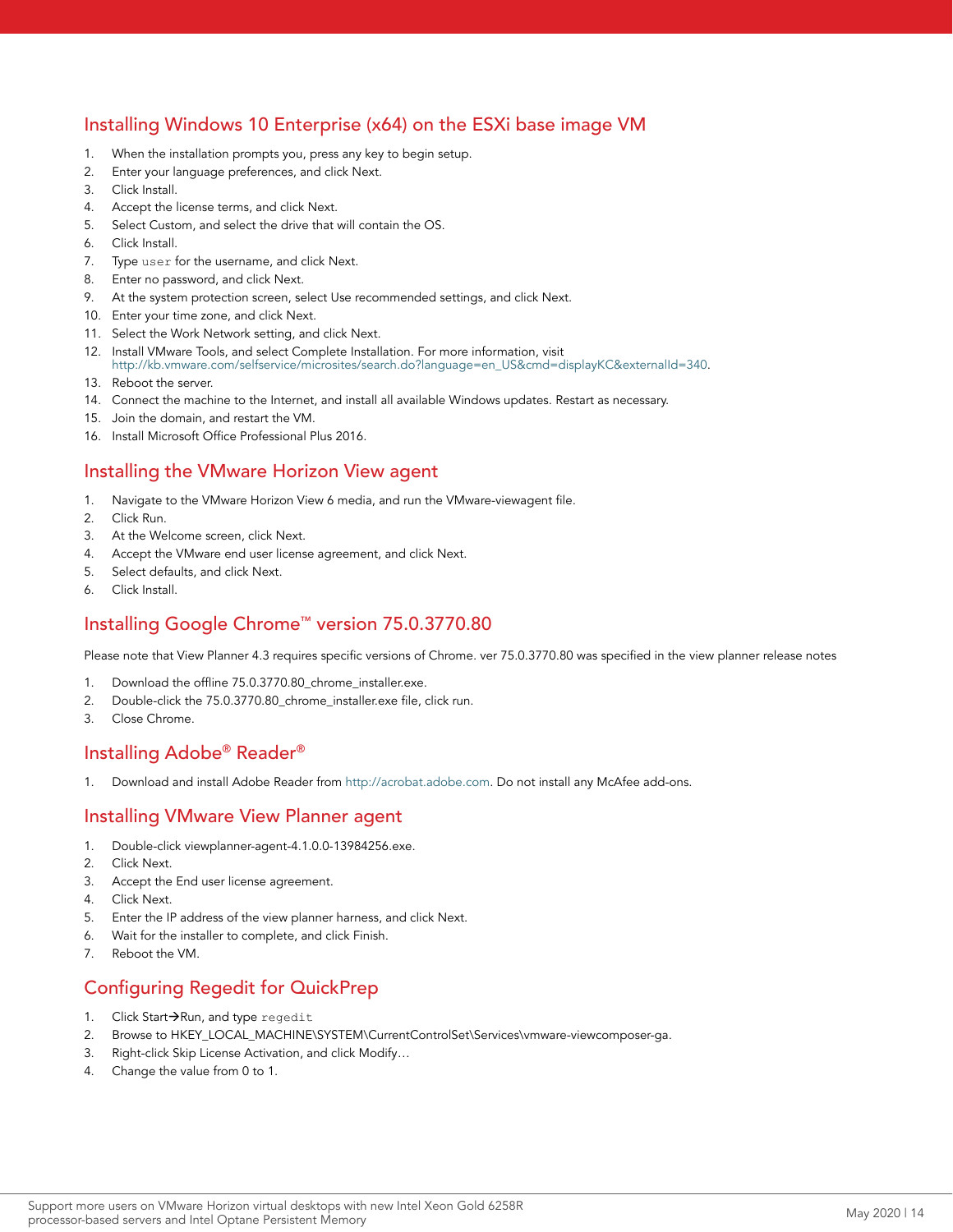# Optimizing the Windows 10 master image

- 1. Download the Windows optimization tool from VMware.
- 2. Extract the zip file, and run VMwareOSOptimizationTool\_b1084.exe.
- 3. Click Template, and select VMWare\Windows 10.
- 4. Click Analyze.
- 5. Select all suggestions, and click Optimize.
- 6. When settings finish applying, reboot the VM.

#### Finalizing the Windows 10 master image

- 1. In vCenter, shut down the Windows 10 gold image, and copy it to the other two servers under test.
- 2. For all three gold images, right-click, and select Take a snapshot.
- 3. Name each snapshot, and click OK.

## Deploying virtual desktops using VMware Horizon View

- 1. Open View Administrator.
- 2. Log in as an administrator.
- 3. Under Inventory, click Pools, and click Add…
- 4. Select Automatic Pool, and click Next.
- 5. Select Dedicated.
- 6. Select Enable automatic assignment, and click Next.
- 7. Select View Composer linked clones.
- 8. Select the vCenter and composer, and click Next.
- 9. Type pool for the pool ID and display name, and click Next.
- 10. Leave the pool settings as defaults, and click Next.
- 11. Under Naming Pattern, enter an appropriate name pattern for the pool. Note this for the view planner testing settings in the next section.
- 12. Under Pool Sizing, type the max number of desktops and the number of spare (power on) desktops.
- 13. Select Provision all desktops up-front, and click Next.
- 14. Select the defaults under View Composer Disks, and click Next.
- 15. Under Storage Optimization, click Next.
- 16. Under vCenter Settings, select the following depending on where you are deploying virtual machines:
	- a. Parent VM
	- b. Snapshot
	- c. VM folder location
	- d. Host or cluster
	- e. Resource pool
	- f. Data stores (Local DAS)
- 17. Under Guest customization, select the following:
	- a. Domain: test.local
	- b. AD container: OU=targets
	- c. Use Quick Prep
- 18. Click Next.
- 19. Click Finish. (Note: Because this testing is local, you do not need to specify any entitlements.)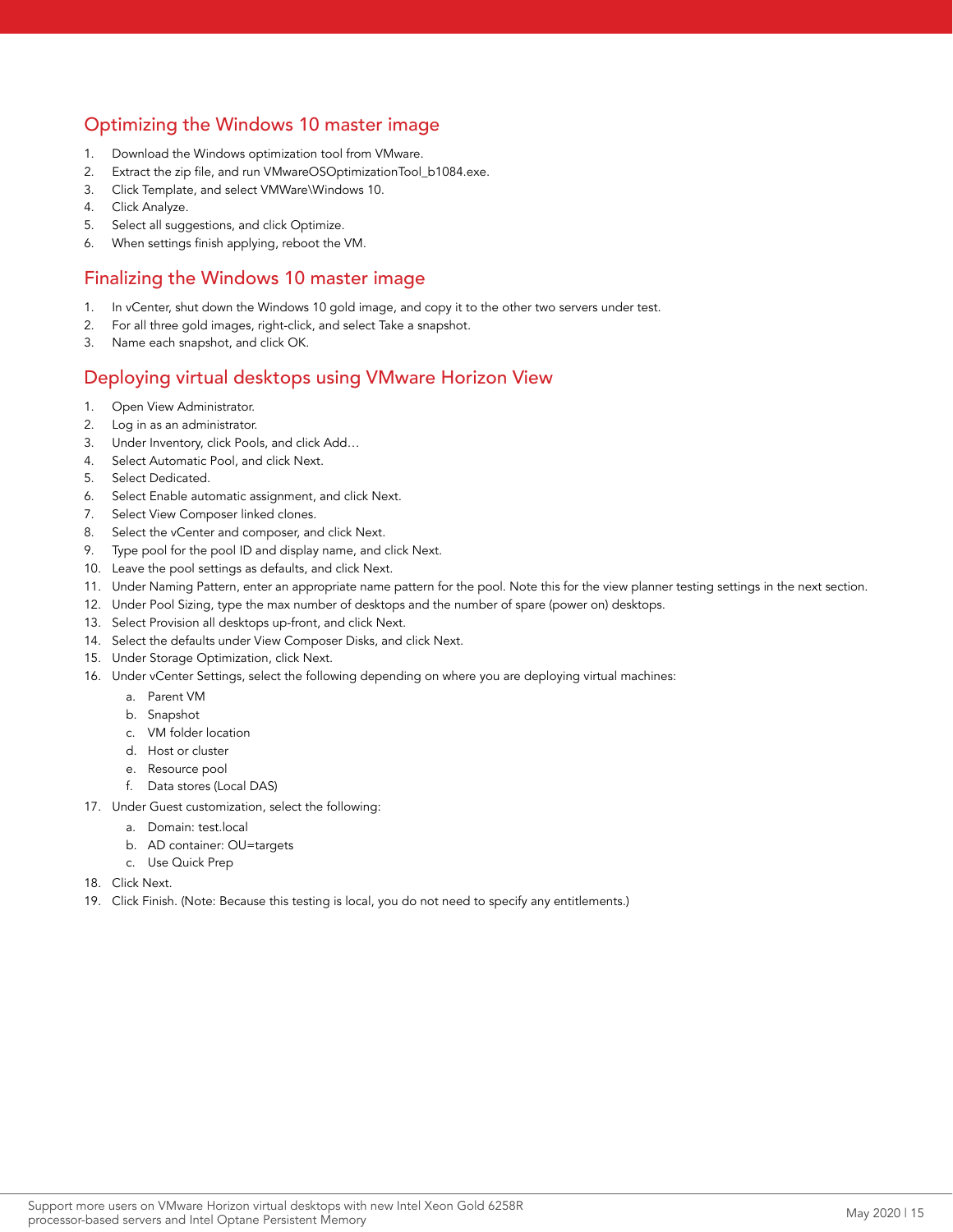#### Running the VMware View Planner benchmark

View Planner scripts VDI users to make URL requests to public websites, rather than creating a dedicated web server and accessing these URLs locally. The nature of testing is repetitive and also at scale, and we inadvertently created an unusually high volume of page requests to several websites. One of the websites that is typically included in the benchmark blacklisted our clients' IP and was therefore inaccessible throughout testing. We discussed this error with a team at VMware and they agreed that this error should not invalidate our testing. However, this means that our results are also not directly comparable to other published View Planner results. In addition, because some pages would not open correctly we estimate that memory usage for VMs was slightly lower and the total number of desktops supported could be slightly higher than it would be otherwise had that site been included.

Although View Planner has a user interface, we ran our testing via the command line using the following steps:

- 1. Open a putty session and log in as root to the View Planner harness.
- 2. Log into the View Planner command line tool as follows: vpcmd -u vmware -p viewplanner
- 3. Run the following commands to create then run a work profile (for 160 users):

runProfile -a c3-160vdt --runMode local --VMcount 160 --iterCount 5 --thinkTime 15 --description 160vdt\_HiMEM

workGroup -a c3-160vdt --runProfile c3-160vdt --workProfile highMemoryTestProfile --percent 100

workGroup --addDesk c3-160vdt --runProfile c3-160vdt --prefix c3 --infraServer vCenter

run --start c3-160vdt --instance <unique name>

run –status

#### 4. Run the following commands to create and run a work profile (for 200 users):

runProfile -a c3-200vdt --runMode local --VMcount 200--iterCount 5 --thinkTime 15 --description 200vdt\_HiMEM

workGroup -a c3-200vdt --runProfile c3-200vdt --workProfile highMemoryTestProfile --percent 100

workGroup --addDesk c3-200vdt --runProfile c200 --prefix c3 --infraServer vCenter

run --start c3-200vdt --instance <unique name>

run –status

5. Run the following commands to create and run a work profile (for 300 users):

runProfile -a c3-300vdt --runMode local --VMcount 300--iterCount 5 --thinkTime 15 --description 300vdt\_HiMEM

workGroup -a c3-300vdt --runProfile c3-300vdt --workProfile highMemoryTestProfile --percent 100

workGroup --addDesk c3-200vdt --runProfile c3-3000vdt --prefix c3 --infraServer vCenter

run --start c3-300vdt --instance <unique name>

run –status